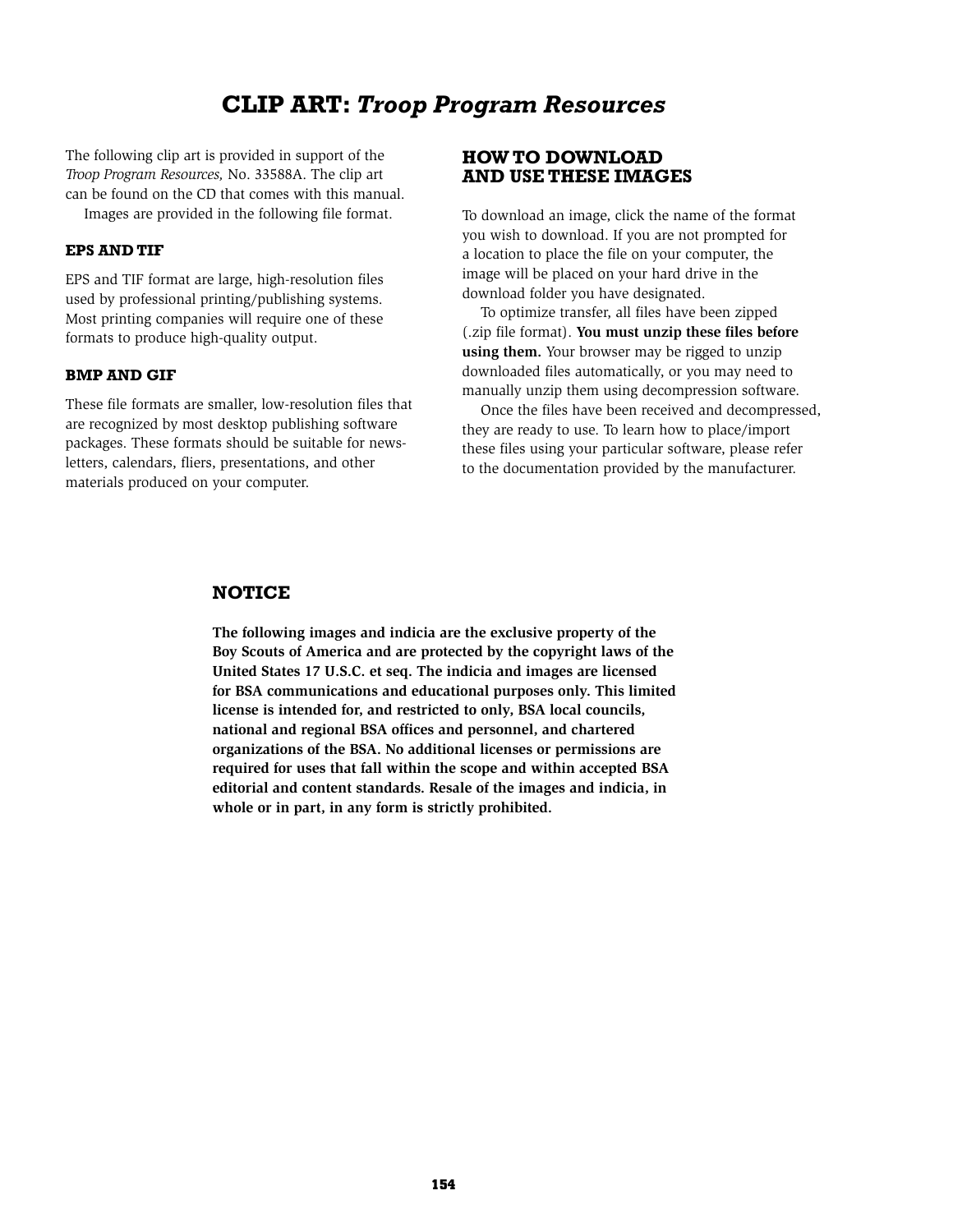



TPR-0004









TPR-0011 NAYLE.EPS



TPR-0008 TPR-0009



JLT.EPS



TPR-0010

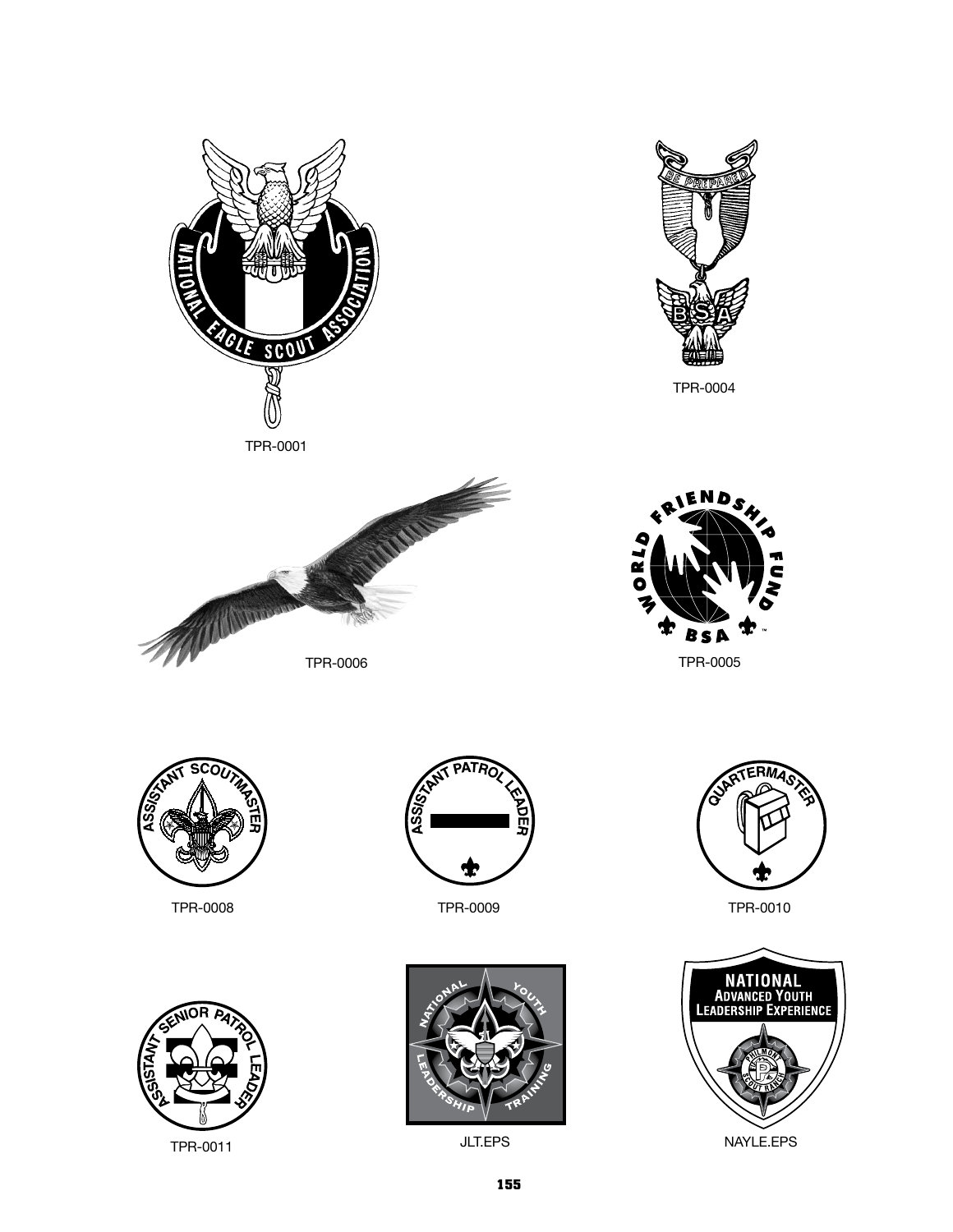







TPR-0015 TPR-0016 WOODBADGE.BMP



LOG-W-AXE.BMP TPR-0019







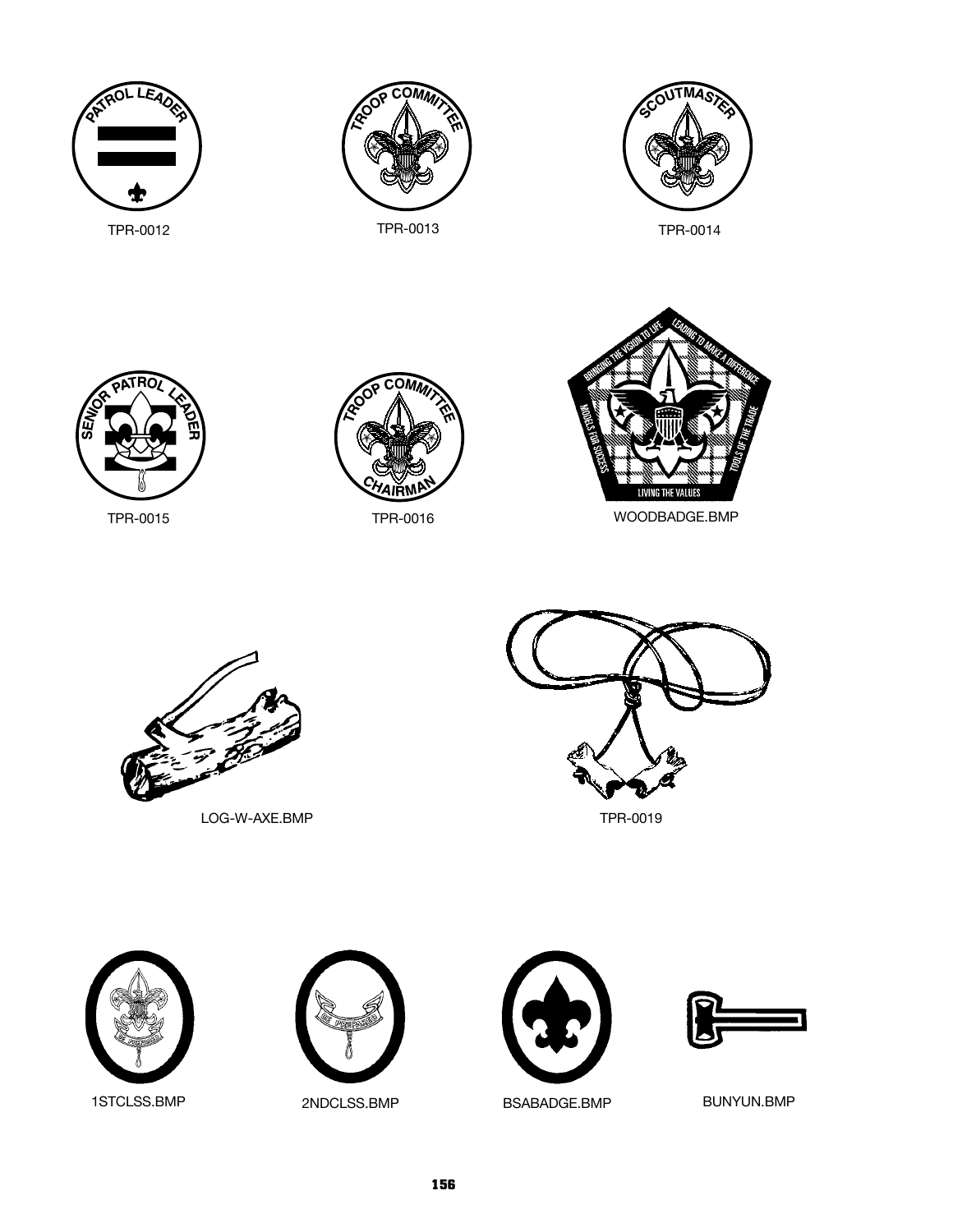







EAGLEAWR.BMP EAGLEBDG.BMP EGLEPALM.BMP

ARROWHD.BMP



TROOPCMM.BMP TRPCMCHR.BMP







TRPCOMM.BMP BSLFGRD.BMP











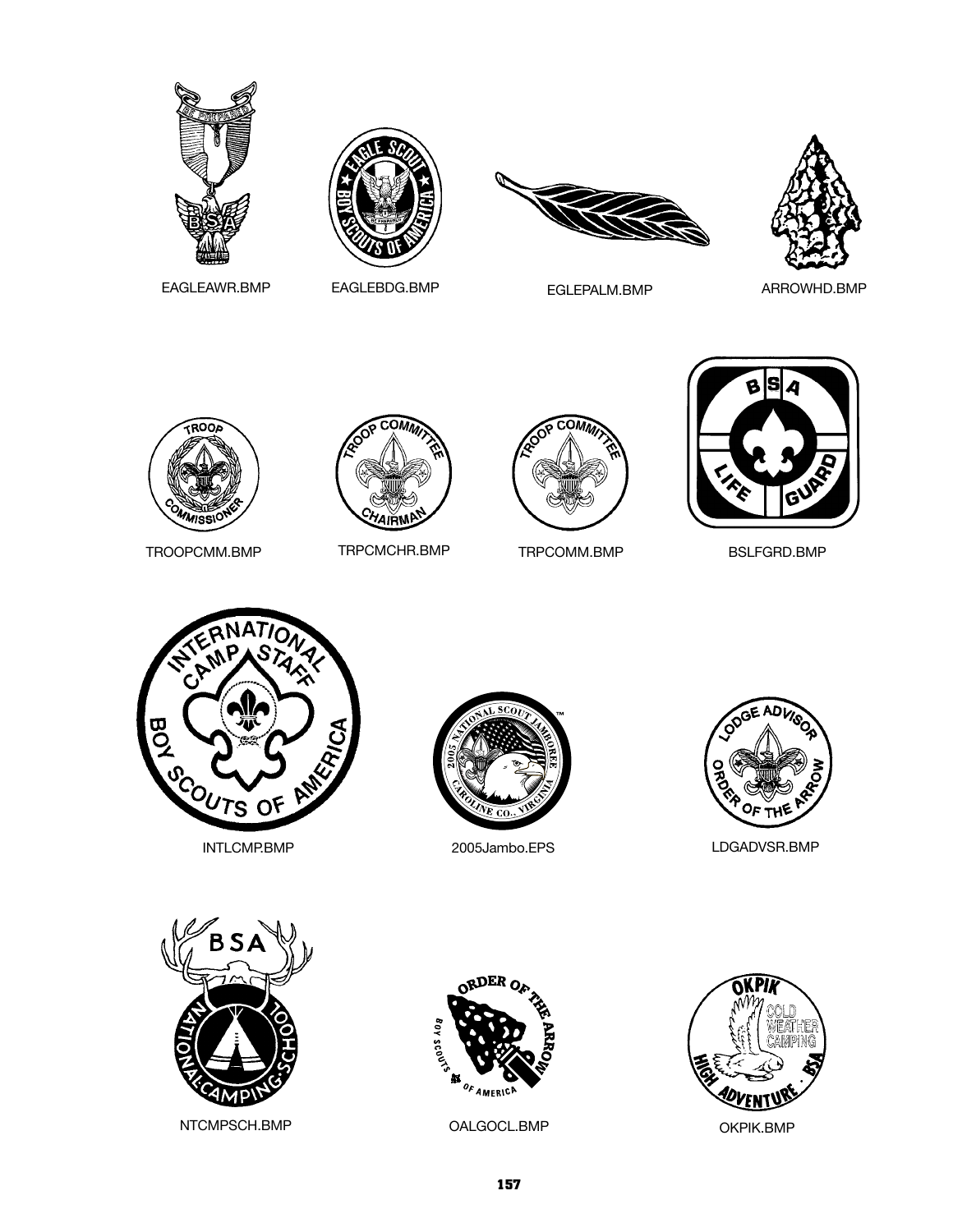

SCOUTMAS.BMP









VIGILHNR.BMP



SMRHGHAD.BMP



50MilerLogo.eps



HISTORIC.BMP



HORNADY2.BMP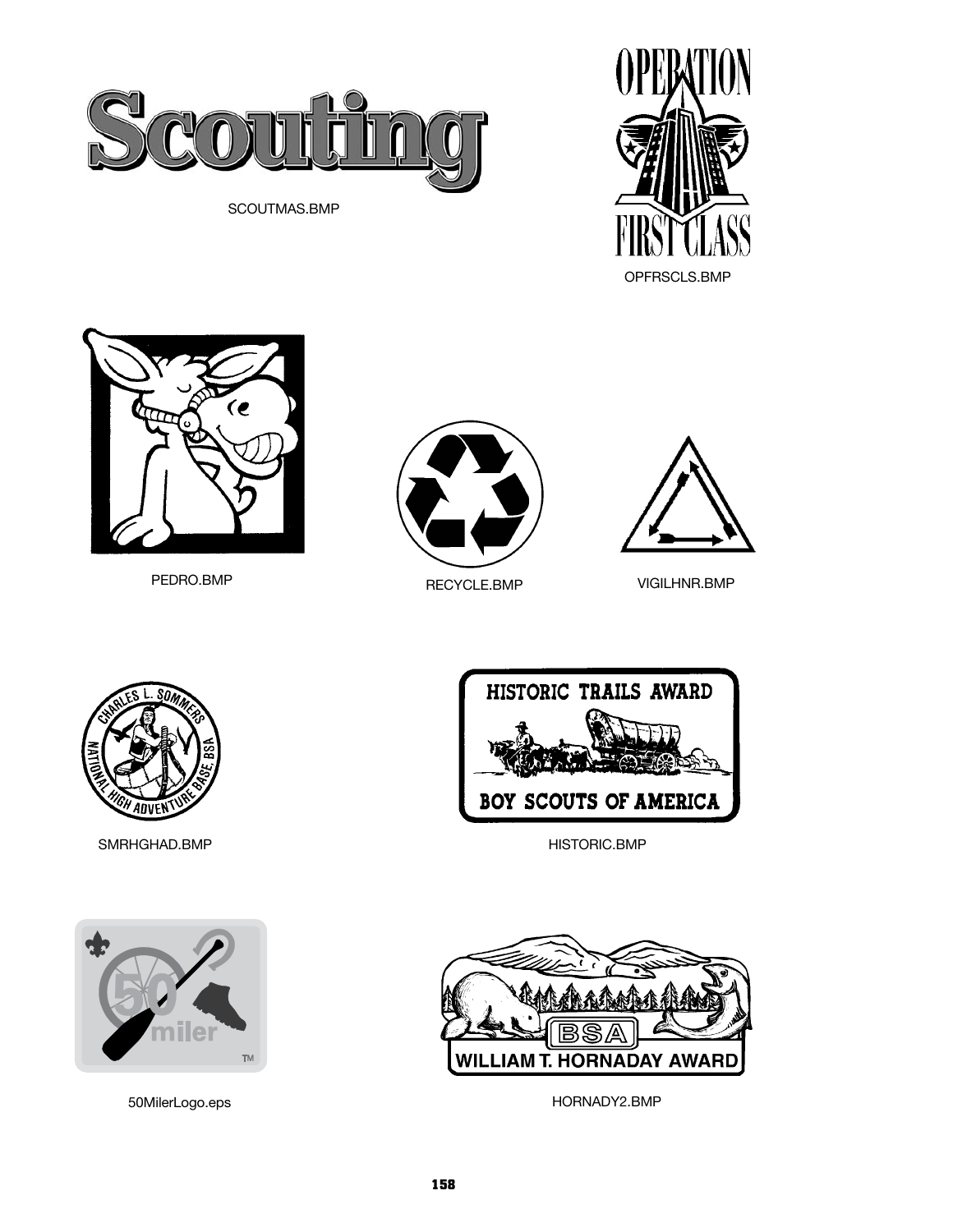



ART24.BMP



ART23.BMP





ART27.BMP



MILESWIM.BMP





TRAINED.BMP WORLDCON.BMP WRLDCRST.BMP